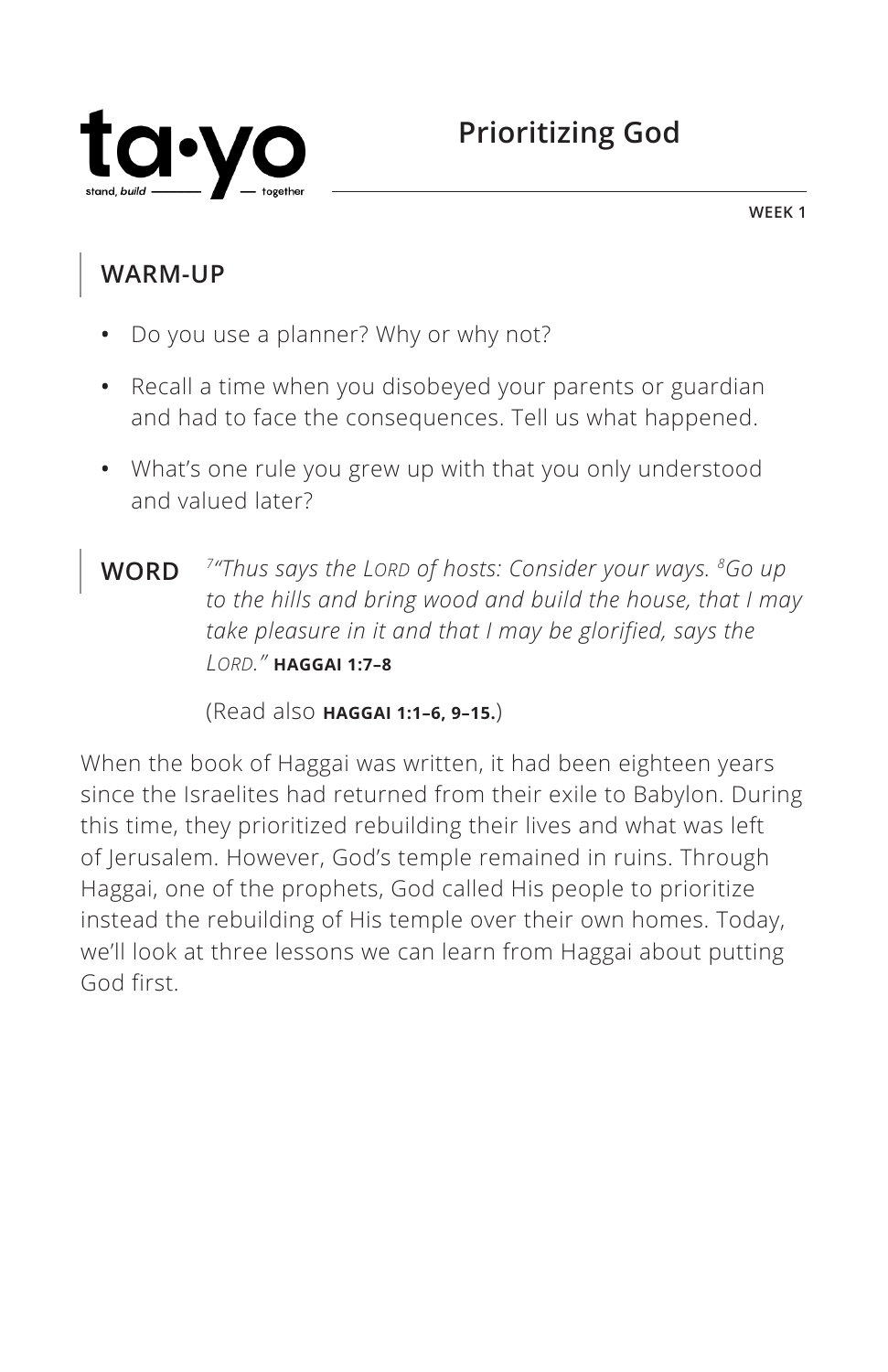### **1 When God speaks to His people, they are to respond to Him.**

*1In the second year of Darius the king, in the sixth month, on the first day of the month, the word of the LORD came by the hand of Haggai the prophet to Zerubbabel the son of Shealtiel, governor of Judah, and to Joshua the son of Jehozadak, the high priest: 2"Thus says the LORD of hosts: These people say the time has not yet come to rebuild the house of the LORD." ^***HAGGAI 1:1–2**

The Israelites had returned to their land and were busy building their homes. When God's word came to Haggai, it came as a warning. The Israelites were not simply raising shelters; they were going beyond the basic needs for shelter and spending effort and money on their *paneled houses* (Haggai 1:4). They intended to build the temple of God, but they had already stopped prioritizing it in their hearts, saying, *"the time has not yet come to rebuild the house of the LORD."* Then God brought their attention to it through Haggai. Zerubbabel and Joshua, the people's leaders, also took the right step and listened to God's words through Haggai. In the same way, when God calls our attention, we are to respond to Him. One of the ways God speaks is through His word—the Bible. How does God speak to you through His word? Why is it important to read and study His word daily?

### **2 When God's people put their interests above God's, their labor is in vain.**

*5"Now, therefore, thus says the LORD of hosts: Consider your ways. 6You have sown much, and harvested little. You eat, but you never have enough; you drink, but you never have your fill. You clothe yourselves, but no one is warm. And he who earns wages does so to put them into a bag with holes." ^***HAGGAI 1:5–6**

(Read also **HAGGAI 1:9-11.**)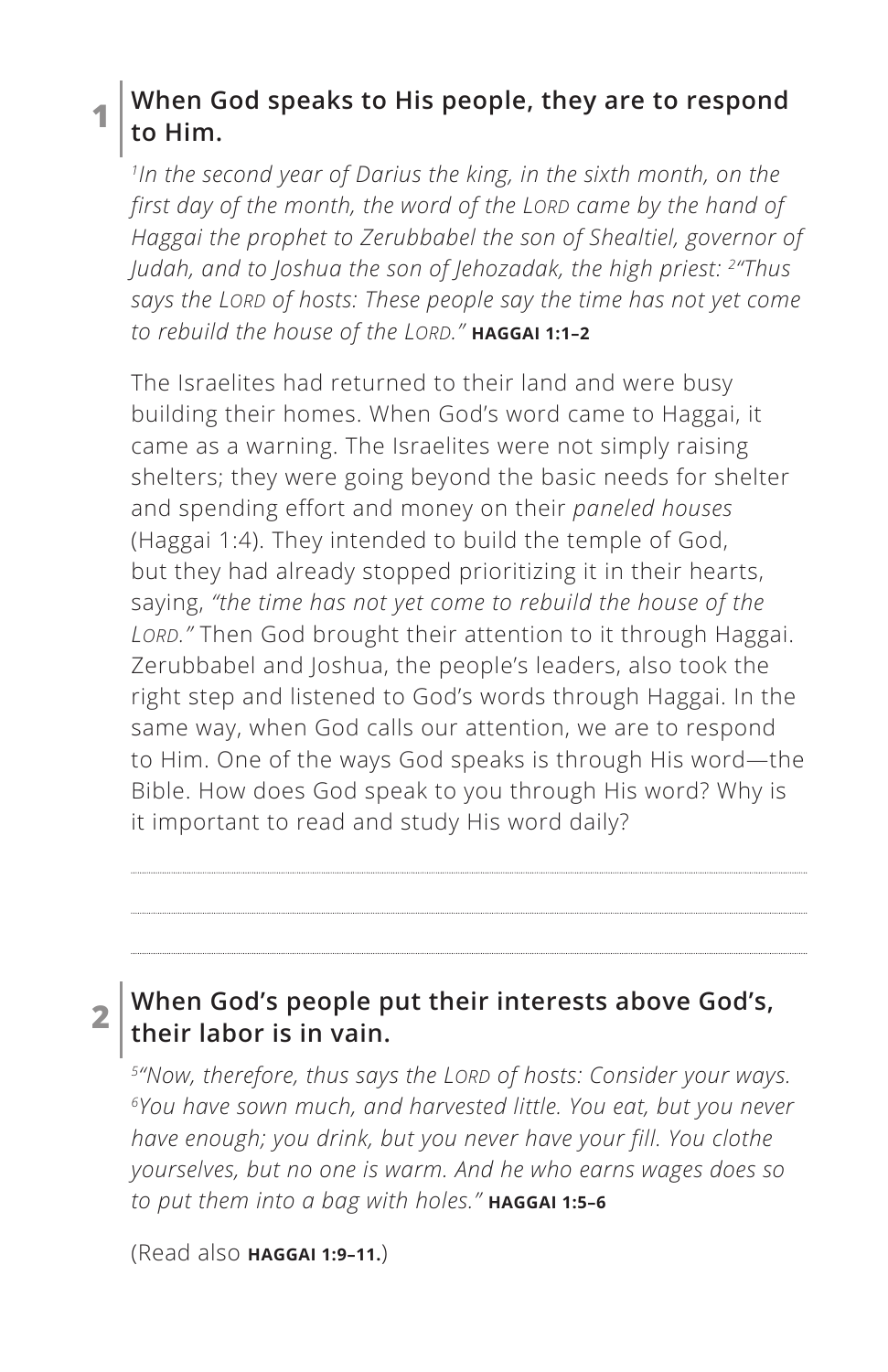Now that God had called His people's attention to the building of their own houses, He also showed them that on their own, no matter how hard they worked, they never got the full fruit of their labor. He explained that this was because they were putting their interests before His—interests of security and issues of priority. God was teaching His people a very foundational truth: our best is found in God's best. When we put God first, our own needs will be met. As we follow God's plans, we have His blessing and favor. How does Matthew 6:33 confirm this truth?

## **3 When God's people repent and prioritize building His kingdom, His presence is experienced.**

*Then Haggai, the messenger of the LORD, spoke to the people with the LORD's message, "I am with you, declares the LORD." ^***HAGGAI 1:13**

As God spoke through Haggai, Zerubbabel and Joshua *obeyed the voice of the LORD* and *the people feared the LORD*. God affirmed this obedience and assured them of His presence, telling them, "*I am with you*." Once the people had turned to obey God, it was God who strengthened them and stirred up their spirits (Haggai 1:14) to do His work. When we obey according to God's will, He empowers us to do His work. As believers, we are called to serve in God's kingdom. How can we be part of building His kingdom today?